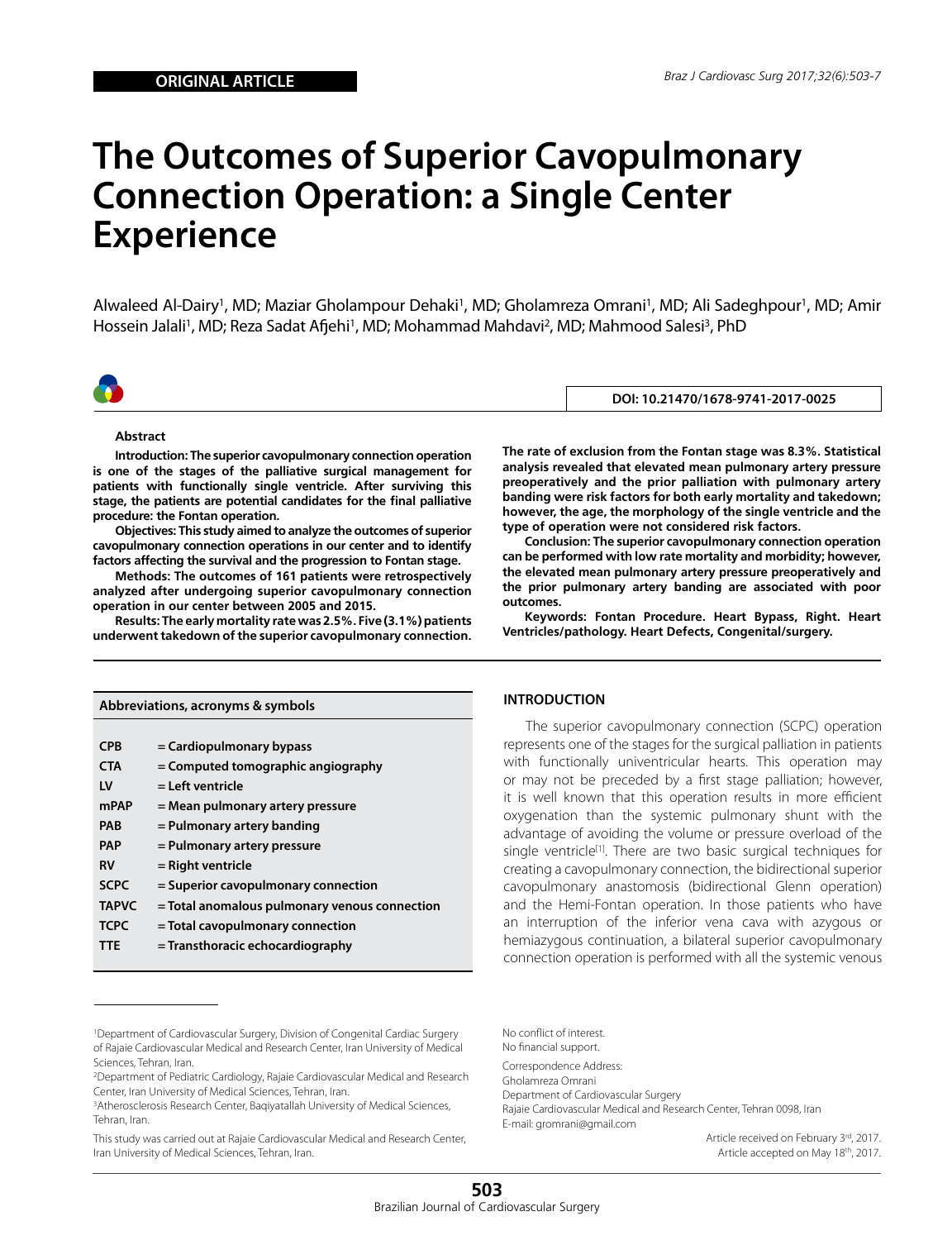return is directed to the pulmonary circulation except for the portal venous return, this operation is called "Kawashima operation"[2]. However, the development of pulmonary arteriovenous malformations and pulmonary arteriovenous fistulae remains a potential complication following Kawashima operation[2-6]. The patients who survive the SCPC operation are potential candidates for the final palliative procedure: the Fontan operation[7].

This study aimed to analyze the outcomes of SCPC operations in our center and to identify factors affecting the survival and the progression to Fontan stage.

### **METHODS**

#### **Study Protocol and Population**

Between 2005 and 2015, 161 patients with single ventricle physiology due to variable congenital heart defects underwent SCPC in our center, Rajaie Cardiovascular Medical and Research Center. In a retrospective study, the outcomes of these patients concerning the clinical conditions, the survival rates, and the progression to the final palliative stage were analyzed (Fontan stage). Baseline demographics, preoperative, and intraoperative data were collected from their charts. This study protocol was approved by the local ethics committee in our institution.

#### **Patients Follow-Up**

The patients were regularly followed up in the outpatient clinic (1 week and 1 month after surgery, then every 3 months), with complete physical examination and transthoracic echocardiography (TTE). The follow-up data were obtained

| Table 1. The underlying congenital heart defects. |  |  |
|---------------------------------------------------|--|--|
|---------------------------------------------------|--|--|

| <b>Congenital heart defect</b>                   | Values <sup>a</sup> |  |
|--------------------------------------------------|---------------------|--|
| TA                                               | 60 (37.3%)          |  |
| PS or PA with or without VSD                     | 23 (14.3%)          |  |
| TGA                                              | 22(13.7%)           |  |
| cc-TGA                                           | 11 (6.8%)           |  |
| <b>DIIV</b>                                      | $10(6.2\%)$         |  |
| Mitral atresia                                   | $9(5.6\%)$          |  |
| DORV or DOLV with upstairs downstairs ventricles | 8(5%)               |  |
| Heterotaxy syndrome                              | 7(4.3%)             |  |
| Unbalanced CAVSD                                 | 6(3.7%)             |  |
| Large multiple VSDs                              | $5(3.1\%)$          |  |

a All values are presented as number (%).

CAVSD=complete atrioventricular septal defect; cc-TGA=congenitally corrected transposition of great arteries; DILV= double inlet left ventricle; DOLV=double outlet left ventricle; DORV=double outlet right ventricle; PA=pulmonary atresia; PS=pulmonary stenosis; TA=tricuspid atresia; TGA=transposition of great arteries; VSD=ventricular septal defect

from chart review, with special attention to survival and the completeness of the final palliative stage.

#### **Diagnostic Evaluations**

The main diagnostic device was the TTE for both preoperative diagnosis and postoperative follow-up. For further anatomical evaluation and especially for measuring the mean pulmonary artery pressure (mPAP), cardiac catheterization was performed preoperatively in 113 (70%) patients. For those patients who had not undergone cardiac catheterization, the PAP was measured intraoperatively. Additionally, computed tomographic angiography (CTA) was performed in 90 (55.9%) patients.

#### **Statistical Analysis**

Continuous variable were presented as mean ± SD or median (interquartile range) as appropriate. Qualitative variables were presented as frequency and percentage. Mann Whitney U test was used to compare two groups' means and *P* value < 0.05 was considered statistically significant. All statistical analyses were performed using SPSS 20 for windows (IBM Inc., Somers, NY, USA).

## **RESULTS**

#### **Baseline Characteristics**

Median age at SCPC operation was 5±4.9 years (range 9 months to 24.5 years), and 54% of the patients were male (87 patients). Mean mPAP preoperatively was 13±3.6 mmHg (range 7-27 mmHg). The most common congenital heart defect in our patients was tricuspid atresia (60 patients, 37.3%). The underlying congenital heart defects are summarized in Table 1.

#### **Intra- and Post-Operative Outcomes**

Primary SCPC defined as SCPC operation without any previous palliative operations was performed in 61 (37.9%) patients, and secondary SCPC (with prior palliation) in the remainder. The prior palliative operations included systemic pulmonary shunt in 63 (39.1%) patients, pulmonary artery banding (PAB) in 25 (15.5%), PAB with atrial septectomy in 5 (3.1%), systemic pulmonary shunt with atrial septectomy in 5 (3.1%), and atrial septectomy in two (1.3%) (Figure 1).

The predominant ventricle was with left ventricle (LV) morphology in 118 (73.3%) patients, with right ventricle (RV) morphology in 41 (25.5%), and with intermediate morphology in two (1.2%).

The type of the SCPC operation was right SCPC in 128 (79.5%) patients, left SCPC in seven (4.3%), bilateral SCPC in 18 (11.2%), hemi-Fontan in two (1.2%), and Kawashima operation in six (3.8%) (Figure 2). The operation was carried out using cardiopulmonary bypass (CPB) except for 22 patients in whom right SCPC was performed without CPB (13.7% of the cohort). The azygous (or the hemiazygous) vein was ligated and divided in 96 (59.6%) patients. Previous systemic pulmonary shunt (if existed) was taken down in 75% of the cases, without any effect on the outcomes. Concomitant operations at the time of SCPC included: repair of pulmonary artery branches (n=8), atrioventricular valve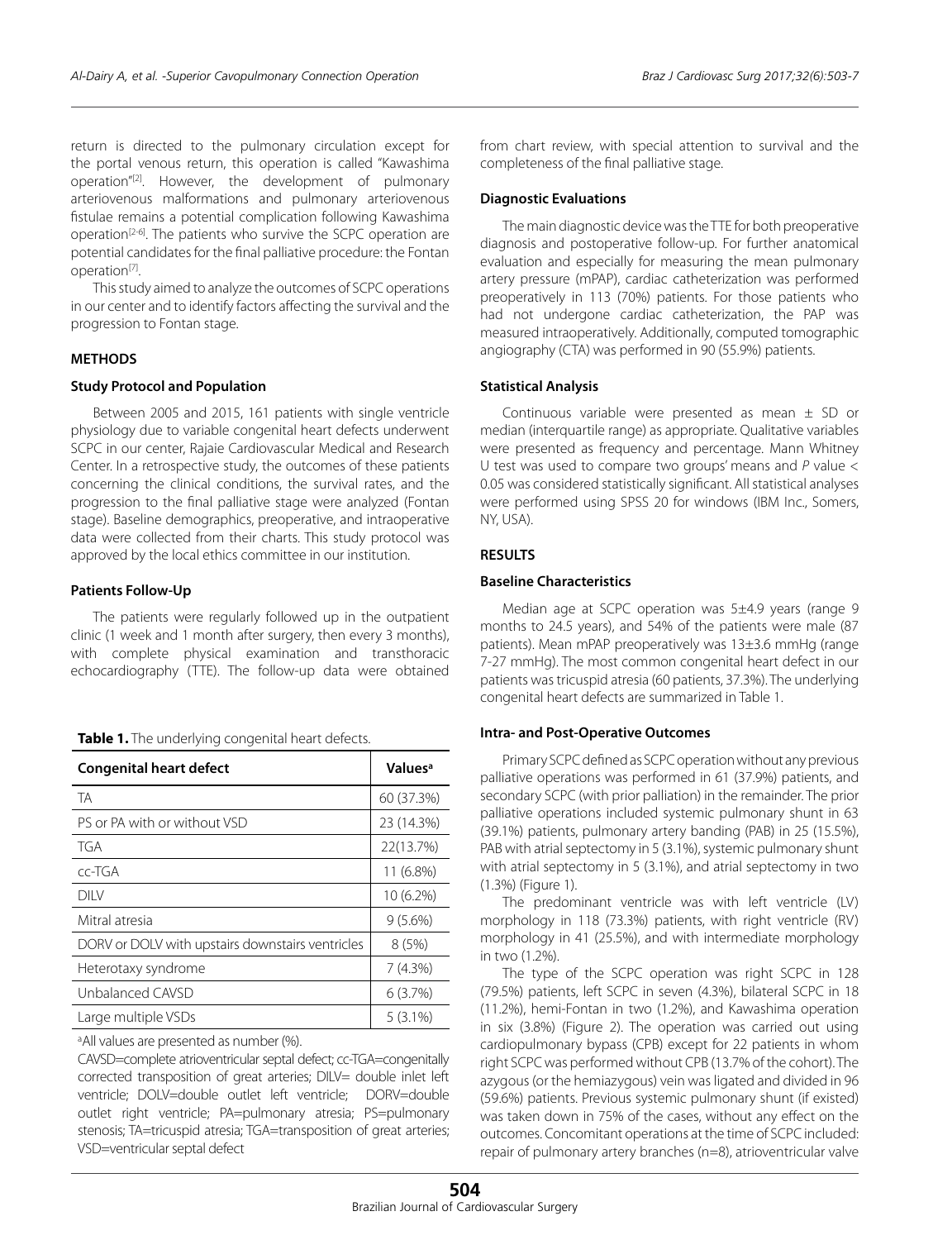

**Fig. 1 -** *The palliative operations performed as first stage palliation. "Count" is expressed as absolute numbers. coA=Coarctation of the aorta; PAB=pulmonary artery banding; PDA=patent ductus arteriosus*

repair (n=3), total anomalous pulmonary venous connection (TAPVC) repair (n=2), and atrial septectomy (n=2).

Four (2.5%) patients died in the hospital due to pulmonary infection (two patients), failure of the SCPC which was taken down (one patient), and low cardiac output syndrome with disseminated intra vascular coagulation (one patient). The characteristics of these patients are summarized in Table 2. Mean mPAP in this group of patients (in-hospital mortality) was  $20±1.63$  mmHg, which was significantly higher than that in the survived patients (12.85±3.44 mmHg), (P=0.001). Two patients underwent takedown of the SCPC on the same day of operation; one of them died in the hospital and the other was alive after a 2-year follow-up period. Twelve (7.5%) patients suffered from prolonged pleural effusion (> 14 days), with three of them having chylothorax.

## **Follow-Up**

Median follow-up time after the SCPC operation was 3.1±1.9 years (range 6 months to 10 years). Two (1.27%) late deaths occurred during the follow-up period, both of them due to heart failure. The rate of freedom from mortality in the followup period was 96.27%. Thirty-seven (23.57%) patients underwent total cavopulmonary connection (TCPC), and 99 others (63%) are waiting for TCPC. Thirteen (8.3%) patients were not candidates for TCPC due to high PAP (7 patients of whom three patients underwent takedown of the SCPC), poor development of pulmonary arteries (three patients), ventricular dysfunction (two patients), and viral hepatitis (one patient). No patient (especially from those who underwent Kawashima operations) developed pulmonary arteriovenous fistulas during the period of this study.



**Fig. 2 -** *Type of superior cavopulmonary connection. SCPC=superior cavopulmonary connection. Right SCPC in 79.5% of the patients, left SCPC in 4.3%, bilateral SCPC in 11.2%, hemi-Fontan in 1.2%, and Kawashima operation in 3.8%.*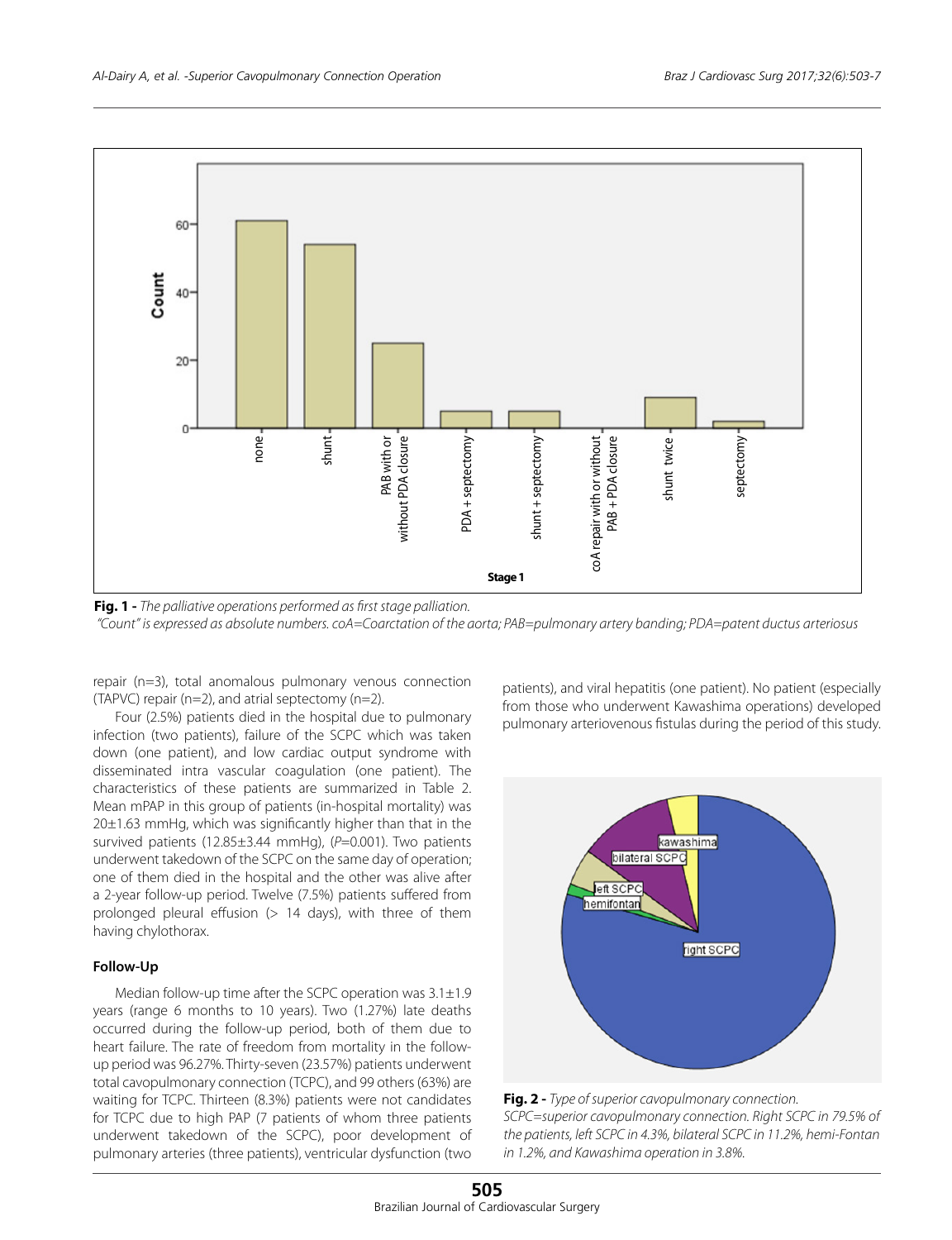| Patient | Age <sup>a</sup> | <b>Diagnosis</b>    | <b>Prior palliation</b> | Type of SCPC            | mPAP <sup>b</sup> | <b>Associated procedures</b>  |
|---------|------------------|---------------------|-------------------------|-------------------------|-------------------|-------------------------------|
|         |                  | PS without VSD      | Shunt                   | Right SCPC without pump | 18                | <b>None</b>                   |
|         | 6                | Unbalanced CAVSD    | PAB                     | Right SCPC with pump    | 20                | None                          |
|         | .5               | $TA+PS$             | None                    | Right SCPC with pump    | 20                | PA branch repair <sup>c</sup> |
|         |                  | Heterotaxy syndrome | None                    | Right SCPC with pump    |                   | TAPVC repair                  |

**Table 2.** Characteristics of the in-hospital mortality patients.

ªage at operation in years, <sup>b</sup>mean pulmonary artery pressure in mmHg preoperatively, <sup>c</sup>pulmonary artery branch repair

CAVSD=complete atrioventricular septal defect; mPAP=mean pulmonary artery pressure; PA=pulmonary atresia; PAB=pulmonary artery banding; PS=pulmonary stenosis; SCPC=superior cavopulmonary connection; VSD=ventricular septal defect; TA=tricuspid atresia; TAPVC=total anomalous pulmonary venous connection

## **Takedown of the SCPC**

Five patients underwent takedown of the SCPC (two on the same day of SCPC operation of whom one died, and three during follow-up). The common denominator among these patients was the prior palliation with PAB. Furthermore, their mean mPAP preoperatively (17.4±3.29 mmHg) was significantly elevated when compared with that of the other patients (12.87±3.5 mmHg), (P=0.01). All the patients who survived the takedown of the SCPC were excluded from the completeness of TCPC due to elevated mPAP. The characteristics of the patients who underwent takedown of the SCPC are summarized in Table 3.

## **DISCUSSION**

The early mortality rate after SCPC operation in our study was 2.5%. Five (3.1%) patients underwent takedown of the SCPC of whom two at the same operation day and three later during the follow-up period. The rate of exclusion from the TCPC was 8.3%. Statistical analysis revealed that elevated mPAP preoperatively and the prior palliation with PAB were risk factors for both early mortality and takedown of the SCPC; however, the age, the morphology of the single ventricle, and the type of SCPC were not considered risk factors. The diagnosis of large multiple ventricular septal defects or the upstairs downstairs ventricles with double outlet right ventricle or double outlet left ventricle was associated with poor outcomes but due to the

small number of patients a statistically significant correlation could not be found.

Preoperative mPAP has been reported as a risk factor for death after the Glenn procedure<sup>[8]</sup>, and mortality in those receiving pulmonary artery banding was high<sup>[9]</sup>, and these findings were compatible with ours. From our perspective it is essential to protect the pulmonary vascularity in patients with single ventricle and unrestricted pulmonary blood flow since that the PAP importantly affects the results of the surgical palliation in these patients.

There is no consensus regarding the ideal time for performing the SCPC in patients with single ventricle<sup>[10]</sup>. Age did not seem to influence the outcomes; however, we recommend surgery as earlier as possible, although other logistic factors such as the availability of specialized centers and physicians may affect the trend to perform the SCPC earlier.

The elimination of an accessory pulmonary blood flow (prior systemic pulmonary shunt) at the time of SCPC operation did not affect the outcomes. On the other hand, some studies suggested that this may be advantageous on a long-term basis<sup>[11]</sup>.

Pulmonary arteriovenous malformations and pulmonary arteriovenous fistulas did not develop during the follow-up period in this study in patients who underwent Kawashima operation. In one study, this complication arose in 58% of the patients in a median follow-up period of 5 years after Kawashima operation<sup>[6]</sup>.

| <b>Patient</b> | Age <sup>a</sup> | <b>Diagnosis</b>                    | <b>Prior palliation</b> | mPAPb | Time of takedown       | Follow-up            |
|----------------|------------------|-------------------------------------|-------------------------|-------|------------------------|----------------------|
|                | 1.25             | Large multiple VSDs                 | PAB                     | 12    | The same operation day | 2 years              |
|                | 6                | Unbalanced CAVSD                    | PAB                     | 20    | The same operation day | Died in the hospital |
|                |                  | DORV upstairs/downstairs ventricles | PAB                     | 20    | After 3.5 years        | 9 years              |
| $\overline{4}$ |                  | DORV upstairs/downstairs ventricles | PAB                     |       | After 3 years          | 9 years              |
|                |                  | DOLV upstairs/downstairs ventricles | PAB                     | 18    | After 3 years          | 7 years              |

**Table 3.** Characteristics of the takedown patients.

age at SCPC operation in years, <sup>b</sup>mean pulmonary artery pressure in mmHg preoperatively.

CAVSD=complete atrioventricular septal defect; DORV=double outlet right ventricle; mPAP=mean pulmonary artery pressure; PA=pulmonary atresia; PAB=pulmonary artery banding; PS=pulmonary stenosis; SCPC=superior cavopulmonary connection; VSD=ventricular septal defect; TA=tricuspid atresia; TAPVC=total anomalous pulmonary venous connection